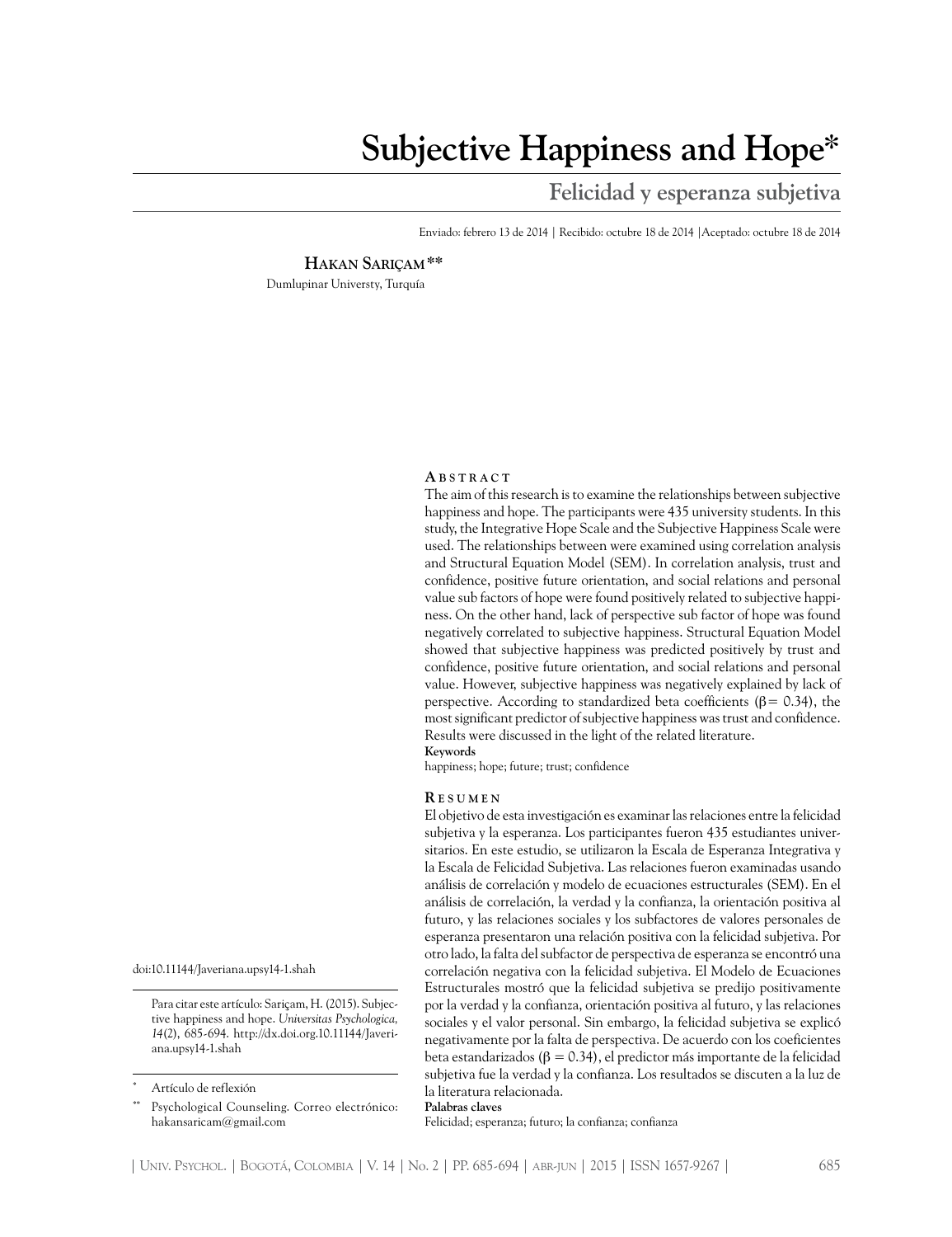# **Introduction**

Traditionally in psychology, the focus has been on identifying and treating abnormal structures such as depression, anxiety, stress and etc. This is critically important for those facing mental problems however; it provides an incomplete picture of mental health (Snyder & Lopez, 2007). Within the field of Positive Psychology, the early definitions made by Diener (2000), describe happiness as having positive affect and life satisfaction over experiencing less negative effect. In other words, positive psychology focuses on well-being, happiness, flow, personal strengths, wisdom, creativity, imagination and characteristics of positive experiences (Marujo & Neto, 2008; Seligman & Csikszentmihalyi, 2005). What about positive experiences? Myers and Diener (1995) focused on happiness in order to explain positive experiences. Happiness identified as 'a state of well-being and contentment' or 'a pleasurable or satisfying experience'. Happiness is often used in place of subjective well-being term in the psychology (Lyubomirsky, Sheldon, & Schkade, 2005; Sheldon & Lyubomirsky, 2004; Sagiv, Roccas, & Hazan, 2004). Put another way, happiness is an emotion combined with other positive emotions, resulting in subjective well-being. Diener (2000) identifies subjective well-being as being positive emotions of person are much more than negative emotions and life satisfaction.

Happiness has two affective constituents. One of them is called affective constituent refers to 'hedonic level' is 'the degree to which the various affects a person experience are pleasant', Second of them, cognitive constituent is called 'contentment' is "the degree to which an individual perceives his aspiration to be met" (Brülde, 2007; Chekola, 2007; Haybron, 2003; Kashdan, 2004; Sirgy *et al.,* 2006; Veenhoven, 2005). Due to these two dimensions of happiness, Haybron (2003) and Chekola (2007) defines happiness as having two parts: psychological happiness focusing on state of mind and prudential happiness focusing on well-being. Indeed, happiness depends on both cognitive and emotional components. In this respect, it could be argued that happiness presents the individual as a whole. Namely,

subjective happiness is an essential factor for social happiness or life satisfaction.

# **Hope**

Conventional psychologists have examined to hope level by means of hopelessness, because they have worked on problem-focused. In other words, hopelessness is central to the concept of recovery from mental disorders, both as a trigger of the recovery process and as a maintaining factor (Bonney & Stickley, 2008; Whitley & Drake, 2010). Hopelessness is a trigger factor for depression (Çetintürk, 2001; Wong & Lim, 2009), besides it is evaluated under the symptoms of depression (Farina, Hearth, & Popovich, 1995). However, in recent times, positive psychologist offer a number of reasons why hope is a relevant variable in mental health practice and research: In this view, subjective well-being is increasingly viewed as a primary outcome of therapeutic strategies, and hope is considered an important factor associated with well-being (Slade, 2009).

The process of thinking about one's goals, along with the motivation to move toward (agency- goaldirected energy) and the ways to achieve (pathways- planning to meet goals) those goals (Snyder, 1995). Positive thoughts and expectations for the future among people had a positive influence on their resilience. In this context, hope to be the best predictor for resilience was in line with the literature suggesting that hope encourages resilience (Benard, 1999; Brooks, 2006; Gizir, 2004; Masten, 2001; Ong, Edwards, & Bergeman, 2006; Synder *et al.,* 2000). Moreover, hope is a protective factor for human adaptation, and for psychotherapeutic change (Magaletta & Oliver, 1999; Hayes *et al*., 2007), being consistently identified as a key factor in psychological counseling by client, family members and therapists in various settings (Schrank, Stanghellini, & Slade, 2008; Redlich, Hadas-Lidor, Weiss, & Amirav, 2010).

# *The present study*

Hope and subjective happiness have been extensively studied in the last decades within the frame-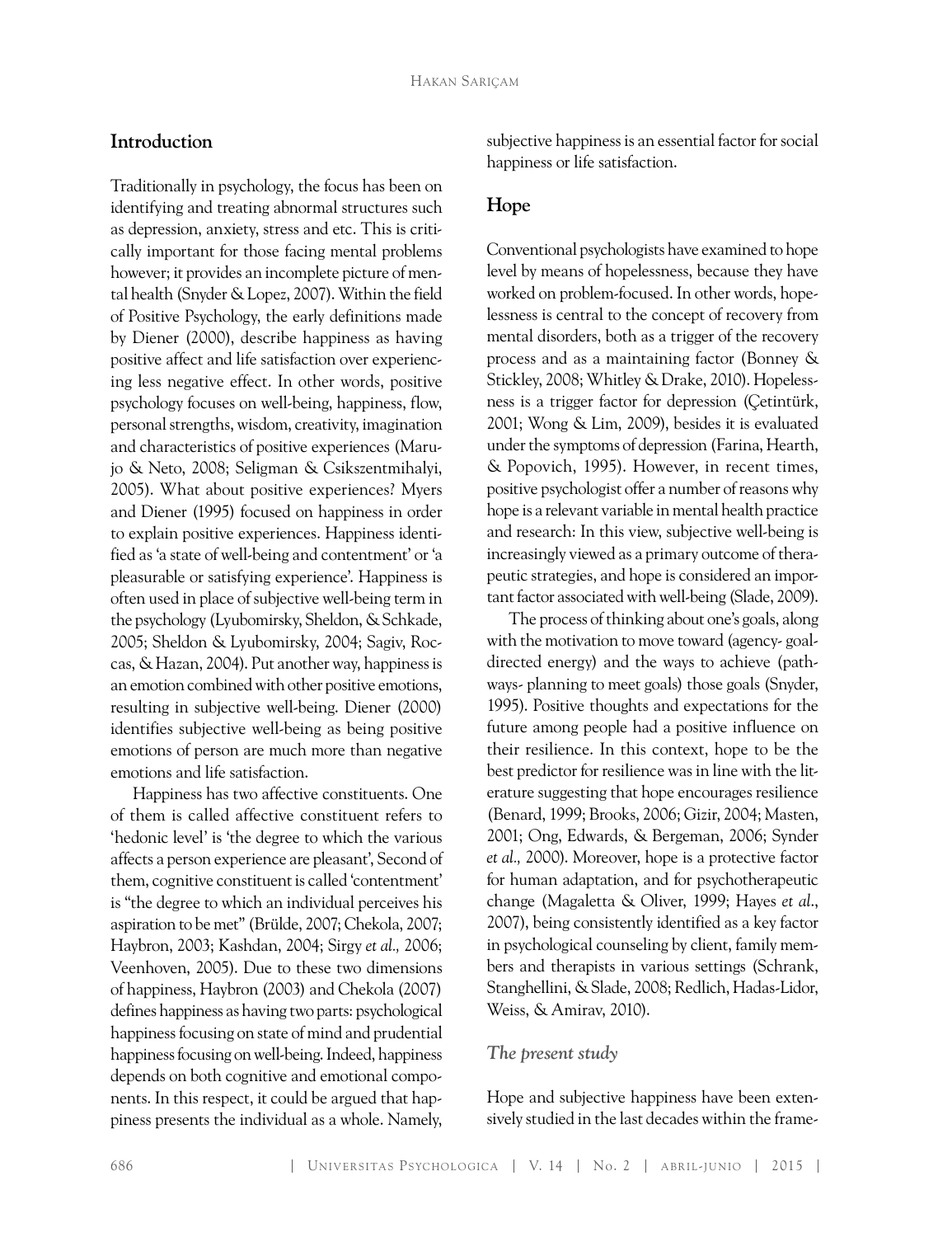work of positive psychology which give emphasis on human growth and strengths as well as well-being. Happiness is associated with well-being (Ahuvia, 2002), life satisfaction (Linley, Nielsen, Gillett, & Biswas-Diener, 2010), flourishing (Diener, *et al*., 2009) positively, unlike major/minor depression (McGreal & Joseph, 1993; Layous *et al.,* 2011), neuroticism (Joseph *et al.,* 2005). Although the relationships between subjective happiness and other concepts have been widely examined, much less research has focused on subjective happiness and its relationship with hope. Hope may be one of the most important structures to understand subjective happiness, because it has not only positive dimensions such as trust and confidence, lack of perspective, positive future orientation, and social relations and personal value but also negative dimensions like as lack of perspective. The another reason for relations of these concepts: Hope has also positive relations with psychological well-being (Magaletta & Oliver, 1999), life satisfaction (Wong & Lim, 2009), optimism (Scheier & Carver, 1993), Carver & Scheier, 2000b), internal locus of control (Gizir, 2004), resilience, self-efficacy (Bandura, 1997; Zimmerman, Bandura, & Martinez-Pons, 1992), while negative relationships with depression (Çetintürk, 2001), anxiety (Onwuegbuzie, 1998), external locus of control (Gizir, 2004), pessimism (Carver & Scheier, 2000b) like subjective happiness. The purpose of this study was to examine the dimensions of hope as related to subjective happiness. Hence, it was hypothesized in this study that as hope and its positive characteristics increase, subjective happiness may increase or vice versa. However, if lack of perspective increase, subjective happiness may decrease.

# **Method**

#### *Participants*

The present research was carried out with a sample of 435 university students 218 of whom (50%) were females, 217 (50%) were male students from different grade levels enrolled in different departments of Education Faculty in Sakarya University and Dumlupinar University, Turkey. The departments of these students were early childhood education (n=111), psychological counseling and guidance  $(n=72)$ , social sciences education  $(n=78)$ , primary education ( $n=120$ ), Turkish literature ( $n=30$ ), and special education (n=24). Their ages ranged from 17 to 31 years and their mean age was 23.42 years. 91 students (21%) were freshmen, 85 (19.5%) were sophomores, 122 (28%) were juniors and 137 (31.5%) were seniors students.

#### **Instruments**

*Subjective Happiness Scale:* Happiness was measured by using Subjective Happiness Scale- (Lyubomirsky & Lepper 1999). Doğan and Totan (2013) had done Turkish adaptation of this scale. The scale consists of four items (e.g., I think I am a happy person), and each item was presented on a seven-point Likert scale  $(1 = \text{very unhappy}, 7 = \text{very happy})$ . The total scores ranged from 4 to 28, with a higher score indicating higher subjective happiness. The goodness of fit index values of the Turkish university students group model were (NFI $= 0.92$ , CFI $= 0.93$ , IFI $=$  $0.93$ ; GFI= 0.96, RMSEA= 0.019, RMR = 0.066). The internal consistency coefficient (Cronbach alpha) for the Turkish SHS was 0.65 for university students and 0.70 for community sample.

*Integrative Hope Scale* (Schrank, Woppmann, Sibitz, & Lauber, 2011). The Integrative Hope Scale contains 23 items on a 6-point scale  $(1 = I$  disagree,  $6 = I$  agree). The scale has four sub-dimensions: Trust and confidence (TC, nine items, e.g., "I have deep inner strength"), lack of perspective (S-E, six items, e.g., "It is hard for me to keep up my interest in activities I used to enjoy."), positive future orientation (S-E, four items, e.g., "There are things I want to do in life."), and social relations and personal value (AL, four items, e.g., "I have someone who shares my concerns"). A Turkish adaptation study was carried out by Sarıçam and Akın (2013). As original form and that the four-dimensional model was well fit  $(x^2/df= 2.75$ , RMSEA=0.062, CFI=0.94, IFI=0.94, NFI=0.90, and SRMR=0.063). Factor loadings ranged from 0.25 to 0.67. Internal consistency coefficients were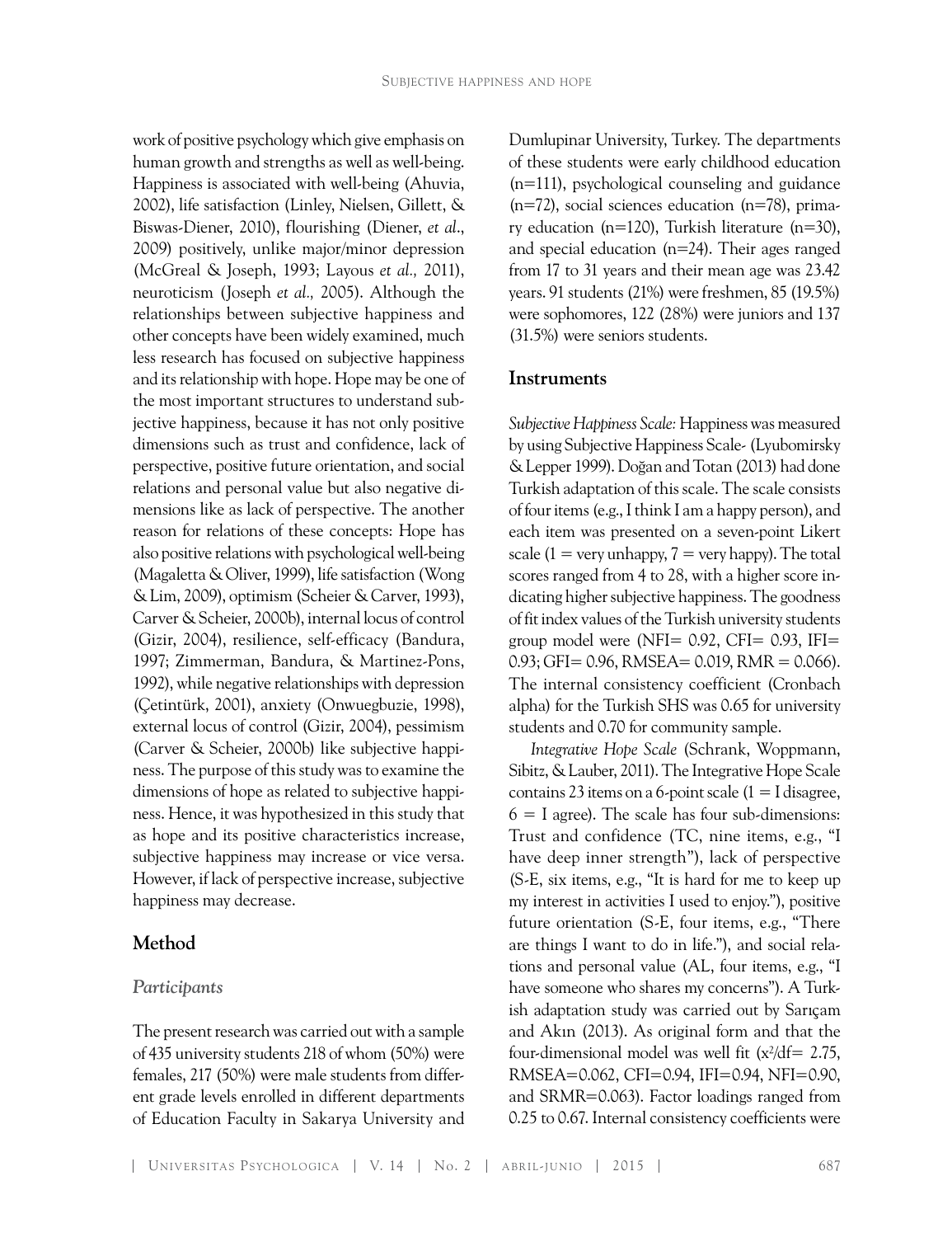found as 0.76 for overall scale and as 0.80, 0.71, 0.68, and 0.45, for four subscales, respectively. Corrected item-total correlations ranged from 0.24 to 0.57.

#### *Procedure*

Permission for participation of students was obtained from related department managers. Teachers voluntarily participated in research. Prior to administration of scales, all participants were informed about purposes of the study. Relationships between two variables (Subjective happiness and hope) and their sub-dimensions were tested using Pearson Product Moment Correlation Coefficient at .01 probability level. Moreover, data were analyzed by means of confirmatory factor analysis and structural equation modelling (SEM) using the LISREL 9.1 program. SEM is a statistical methodology that takes a confirmatory approach to the analysis (Byrne 2006). In this approach a hypothesized model of relations between variables is tested statistically to determine the extent to which it is consistent with the data, which is referred to as the goodness of fit. If the goodness of fit is adequate it supports the plausibility of the relations among the variables. To assess model fit, we used well-established indices such as GFI, AGFI, CFI, NFI, RFI, IFI, SRMR and RMSEA as well as the chi-square test statistics. For the GFI, AGFI, CFI, NFI, RFI, and IFI indices, values greater than 0.90 are typically considered acceptable and values greater than 0.95 indicate good fit to the data (Byrne 2006; Hu & Bentler, 1999).

For well specified models, SRMR and RMSEA of .06 or less reflect a good fit (Hu & Bentler, 1999). For the analysis of data SPSS 17 and LISREL 9.1 were utilized.

# **Results**

#### *Inter-correlations and Descriptive Data*

Table 1 shows the inter-correlations of the variables, means, standard deviations, and internal consistency coefficients of the variables used.

When Table 1 is examined, it is seen that there are significant correlations between hope, dimensions of hope and subjective happiness. Hope (*r*=0.61, p<0.01), trust and confidence (*r*=0.46, p<0.01), positive future orientation (*r*=0.41, p<0.01), social relations and personal value (*r*=0.34, p<0.05) related positively to happiness. In contrary, lack of perspective  $(r = -0.33, p < 0.01)$ , was found negatively associated with happiness. There were also significant correlations between dimensions of hope.

# **Structural Equation Modeling**

Hypothesized model was examined via structural equation modeling (SEM). According to this model, subjective happiness is predicted by trust and confidence, lack of perspective, positive future orientation, and social relations-personal value. Figure 1 presents the results of SEM analysis, us-

**Table 1.** *Descriptive statistics, alphas, and inter correlations of the variables*

| Variables                              |           |           |          | 4        |          | 6     |
|----------------------------------------|-----------|-----------|----------|----------|----------|-------|
| 1. Trust and confidence                |           |           |          |          |          |       |
| 2. Lack of perspective                 | $-0.48**$ |           |          |          |          |       |
| 3. Positive future orientation         | $0.57**$  | $-0.46**$ |          |          |          |       |
| 4. Social relations and personal value | $0.39**$  | $-40**$   | $0.42**$ |          |          |       |
| 5. Hope                                | $0.76**$  | $-0.64**$ | $0.69**$ | $0.53**$ |          |       |
| 6. Happiness                           | $0.46**$  | $-0.33**$ | $0.41**$ | $34*$    | $0.61**$ |       |
| Mean                                   | 43.76     | $-29.60$  | 17.44    | 15.83    | 106.63   | 23.13 |
| Standard deviation                     | 7.81      | 8.36      | 7.12     | 14.95    | 13.69    | 9.48  |
| Alpha                                  | 0.77      | 0.82      | 0.71     | 0.70     | 0.64     | 0.88  |

\*p<0.05, \*\*p<0.01

Source: own work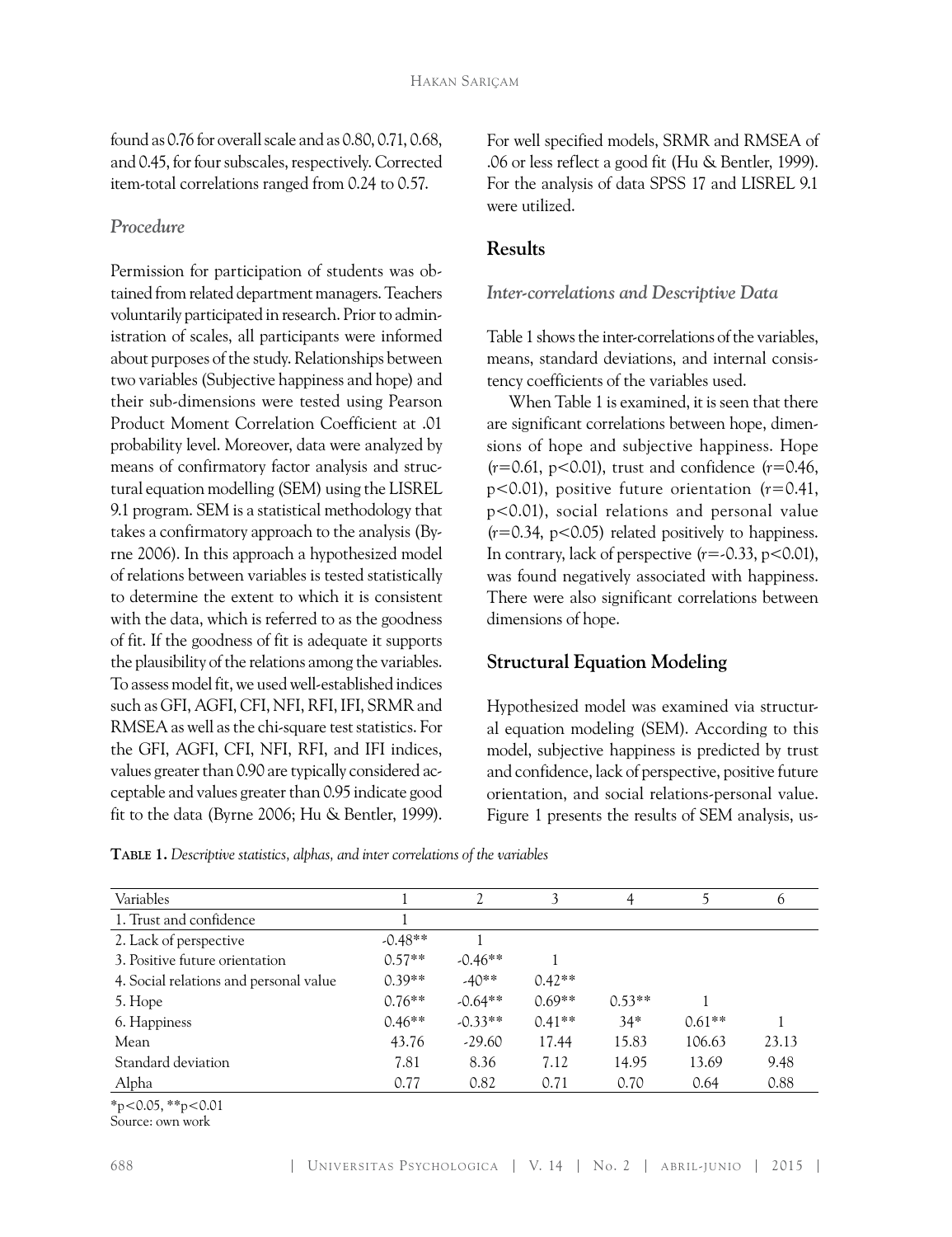ing maximum likelihood estimations. The model demonstrated excellent fit  $(\chi^2/df = 2.31, \text{ GFI} =$ 0.90, AGFI =  $0.91$ , CFI = 0.89, NFI = 0.90, RFI  $= 0.91$ , IFI = 0.90, SRMR=0.053 and RMSEA = 0.059) and also accounted for 34% of the subjective happiness variances.

# **Discussion and conclusion**

According to the results of the study, there is a statistically significant relationship between hope and happiness. Besides, the hope plays a role as predictive factor of happiness on the Turkish university students. As we mentioned before, previous research findings emphasized that high scores of hope is not only positively related to psychological health (Allott, Loganathan, & Fulford, 2002), psychological strength (Valle, Huebner, & Suldo, 2006), psychological well-being and self compassion (Raque-Bogdan, 2010), self-esteem (Ciarrochi, Heaven, & Davies, 2007), life satisfaction and optimism (Bailey, Eng, Frisch, & Snyder, 2007),

but also negatively related to burnout (Pompili *et al*., 2010), anxiety (Cunningham, Gunn, Alladin, & Cawthorpe, 2008), worry (Shinn *et al.,* 2009), depression (Arnau *et al.,* 2007), stress (Landis *et al.,* 2007), rumination (Michael & Snyder, 2005) and our study results are supported by all these findings. The current study conducted with the Turkish culture also supporting the previous studies. Studies have shown that subjective happiness is associated with self-perceptions of wellbeing (Ryan & Deci, 2001), satisfaction with life (Diener, 2000; Suh *et al*., 1998), life orientation (Doğan & Akinci Çötok, 2011), subjective vitality (Akın, 2012), satisfying relationships, positive emotions (Diener & Seligman, 2002), emotional intelligence (Extremera, Dura´n, & Rey, 2007), and self-enhancing bias (Lee & Im, 2007) positively. But it has negative correlations with Internet addiction (Akın, 2012), depression (Doğan & Akinci Çötok, 2011), low self-esteem (Diener, & Seligman, 2002; Ryan, & Deci, 2001) and stress (Argyle, Martin, & Lu, 1995). All findings



 *Figure 1: Path analysis between hope and subjective happiness*

#### Source: own work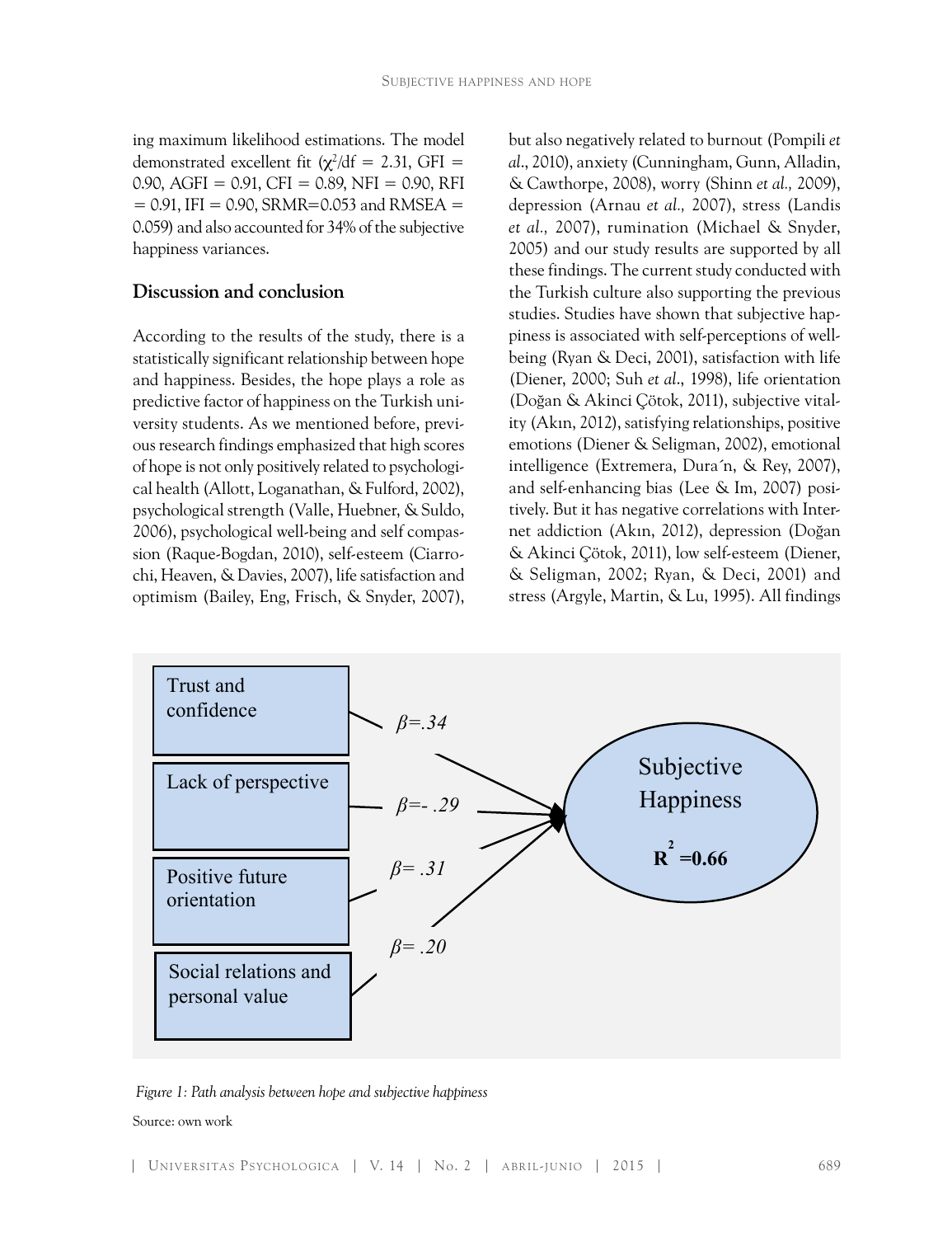showed that subjective happiness and hope have positive or negative relationships between same concepts. Hence, there is a correlation between these two structures. Briefly, as expected, correlational results of the study showed that subjective happiness had a positive relationship with hope. The implication is that tendency to accept lack of perspective may indicate a risk for subjective happiness (Sheldon & Lyubomirsky, 2004).

Most people try hard to find happiness. However, it is seen that those who struggle cannot get it. Sometimes, happiness is something that comes naturally, something that comes from time to time, a kind of life satisfaction (Tiefenbach & Kohlbacher, 2013). Yet, it is necessary to think that everything goes well if you have a proper job, a good health and a good relationship in that life satisfaction (Csikszentmihalyi & Hunter, 2003). If any of them is lacking, the sadness is likely to occur (Griffin, 2007; Veenhoven & Hagerty, 2006). Sadness is one of the most important trigger of depression that source of hopeless. Therefore, if subjective happiness increases, hope levels can rise or vice versa. In other words, subjective happiness and hope are necessary for life satisfaction.

The purpose of this study was to examine the dimensions of hope as related to subjective happiness. This study demonstrates that the hope associated with subjective happiness. Also this investigation is the first to explore the relationships between hope and subjective happiness. Although many studies have suggested that subjective happiness can substantially influence hope (Lu & Hsu, 2013), no research has addressed the factors that might mediate these relationships. In other words, subjective happiness and literature is unclear about how subjective happiness increases hope or vice versa. This research suggests that the encouragement of could be subjective happiness highly beneficial for rising hope. Consequently, this research shows that subjective happiness has a direct impact on the hope. People high in trust and confidence, positive future orientation, and social relations-personal value are more likely to be happy than those high in lack of perspective.

This study has some limitations. First of all, the sample presented here is limited to education faculty university students. For that reason, it is questionable whether the findings can be generalized to different departments and age groups. Second as correlational statistics were utilized, no definitive statements can be made about causality. Finally, this research was limited by the use of self-report scales and did not use a qualitative measure of integrative hope and subjective happiness. Despite these limitations the finding that really stands out in this study is the importance of the subjective happiness in relation to hope.

In conclusion, this research reports that the hope related to subjective happiness significantly. Students high in hope are more likely to experience subjective happiness. For this reason, current study would further our understanding of the significant predictors of subjective happiness, without forgetting that more research is needed to examine the antecedents of the hope.

### **References**

- Ahuvia, A. C. (2002). Individualism/collectivism and cultures of happiness: A theoretical conjecture on the relations between consumption, culture and subjective well-being at the national level. *Journal of Happiness Studies, 3*, 23-36.
- Akın, A. (2012). The relationships between internet addiction, subjective vitality, and subjective happiness. *Cyberpsychology, Behavior, and Social Networking, 15*(8), 404-410. Doi: http://dx.doi. org/10.1089/cyber.2011.0609.
- Allott, P., Loganathan, L., & Fulford, K. W. M. (2002). Discovering hope for recovery: A review of a selection of recovery literature, implications for practice and systems change. *Canadian Journal of Community Mental Health, 21*(2), 13-34.
- Argyle, M., Martin, M., & Lu, L. (1995). Testing for stress and happiness: The role of social and cognitive factors. In C. D. Spielberger, & I. G. Sarason (Eds.), *Stress and emotion* (pp. 173–187). Washington, DC: Taylor & Francis.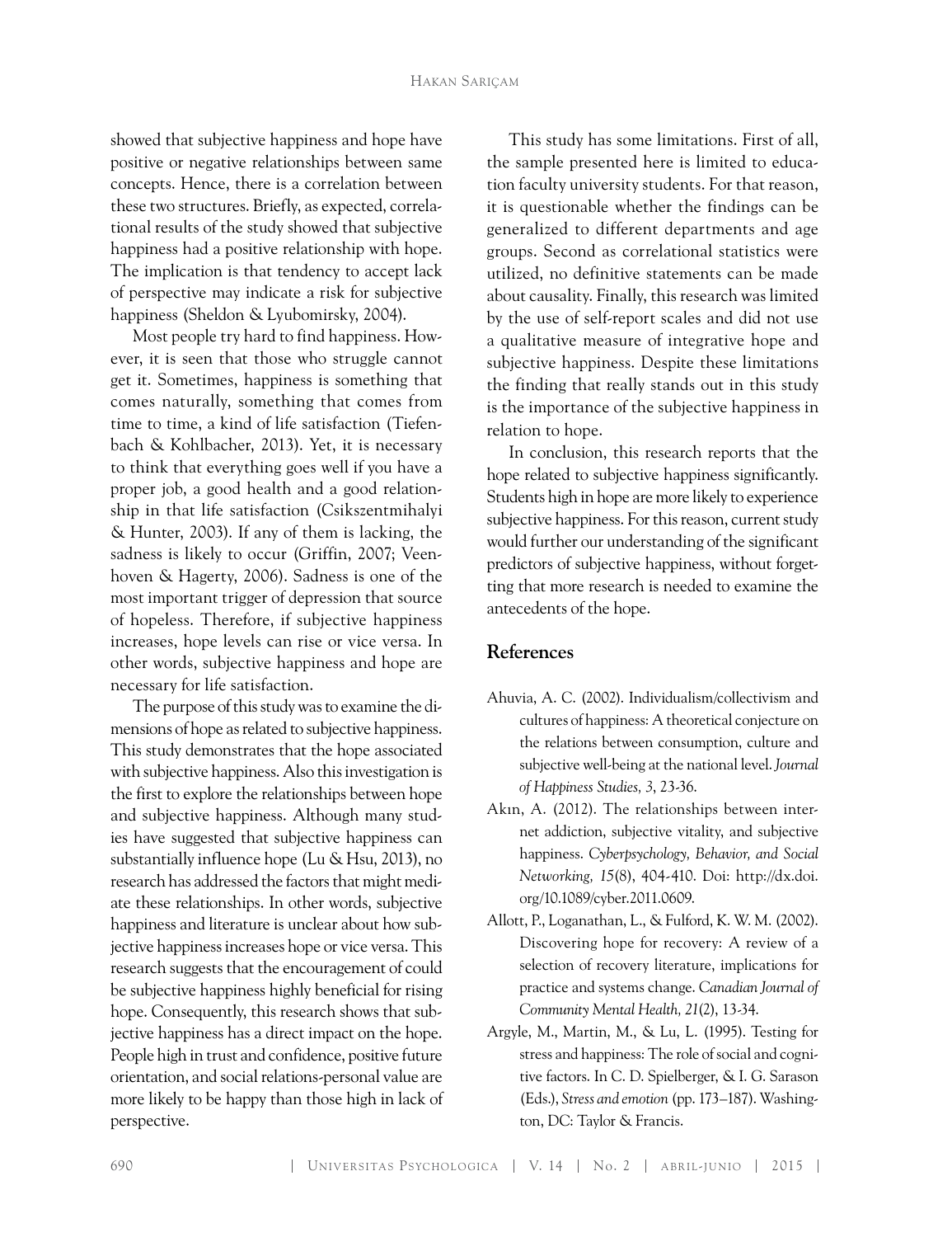- Arnau, R., Rosen, D., Finch, J., Rhudy, J., & Fortunato, V. (2007). Longitudinal effects of hope on depression and anxiety: A latent variable analysis. *Journal of Personality, 75*, 43–64.
- Bailey, T., Eng, W., Frisch, M., & Snyder, C. (2007). Hope and optimism as related to life satisfaction. *Journal of Positive Psychology, 2*(3), 168-175.
- Bandura, A. (1997). *Self-efficacy: The exercise of control.* New York: Freeman.
- Benard, B. (1999). Applications of resilience: Possibilities and promise. In M. D. Glantz, J. L. Johnson (Eds.), *Resilience and development: Positive life adaptations*. (pp. 269-277). New York: Kluver Academic/Plenum.
- Boehm, J. K., & Lyubomirsky, S. (2009). The promise of sustainable happiness. *Handbook of Positive Psychology*, 667-677.
- Bonney, S., & Stickley, T. (2008). Recovery and mental health: a review of the British literature*. Journal of Psychiatric and Mental Health Nursing 15*, 140–153.
- Brooks, J. E. (1994). Children at risk fostering resilience and hope. *American Journal of Orthopsychiatry, 64*(4), 545-553.
- Brooks, J. E. (2006). Strengthening resilience in children and youths: Maximizing opportunities through the schools. *Children & Schools. 28*(2), 69-76.
- Brülde, B. (2007). Happiness theories of the good life. *Journal of Happiness Studies, 8*(1), 15-49.
- Byrne, B.M. (2006). *Structural equation modeling with EQS: Basic concepts, applications and programming*. Mahwah, NJ: Erlbaum.
- Carver, C. S., & Scheier, M. F. (2000a). Optimism, pessimism, and self-regulation. In E. C. Chang (Ed.), *Optimism and pessimism* (pp. 31–52). Washington, DC: American Psychological Association.
- Carver, C. S., & Scheier, M. F. (2000b). Optimism. In C. R. Snyder (Ed.). *Coping: The psychology of what works* (pp. 182–204). New York: Oxford University Press.
- Çetintürk H. (2001). Yatılı ilköğretim bölge okulu II. Kademe öğrencileriyle normal ilköğretim okulu II. Kademe öğrencilerinin depresyon ve umutsuzluk düzeyleri açısından karşılaştırılması [Comparison of students studying in the second grade of secondary school and boarding secondary school in terms

of hopelessness and depression]. Unpublished Master Thesis. Atatürk University, Erzurum.

- Chekola, M. (2007). Happiness, rationality, autonomy and the good life. *Journal of Happiness Studies 8*, 51-78.
- Ciarrochi, J., Heaven, P. C., & Davies, F. (2007). The impact of hope, self-esteem, and attributional style on adolescents' school grades and emotional wellbeing: A longitudinal study'. *Journal of Research in Personality, 41*, 1161-1178.
- Csikszentmihalyi, M., & Hunter, J. (2003). Happiness in everyday life: The uses of experience sampling. *Journal of Happiness Studies, 4,* 185–199.
- Cunningham, S., Gunn, T., Alladin, A., & Cawthorpe, D. (2008). Anxiety, depression and hopelessness in adolescents: a structural equation model. *Journal of the Canadian Academy of Child and Adolescent Psychiatry, 17*(3), 137–144,
- Diener E. (2000). Subjective well-being: The science of happiness and a proposal of a national index. *American Psychologist, 55*, 34–43.
- Diener, E. (1984). Subjective well-being. Psychological Bulletin, 95, 542-575.
- Diener, E., Wirtz, D., Tov, W., Kim-Prieto, C., Choi. D., Oishi, S., & Biswas-Diener, R. (2009). New measures of well-being: Flourishing and positive and negative feelings. *Social Indicators Research, 39*, 247-266.
- Diener, E., & Seligman, M. E. P. (2002). Very happy people. *Psychological Science, 13*, 81–84.
- Doğan, T., & Totan, T. (2013). Psychometric properties of Turkish version of the Subjective Happiness Scale. *The Journal of Happiness & Well-Being, 1*(1), 21-28.
- Doğan, T., & Akinci Çötok, N. (2011). Adaptation of the Short Form of the Oxford Happiness Questionnaire into Turkish: A validity and reliability study. *Türk Psikolojik Danışma ve Rehberlik Dergisi, 4*(36), 165-172.
- Extremera, N., Dura´n, A., & Rey, L. (2007). Perceived emotional intelligence and dispositional optimism–pessimism: Analyzing their role in predicting psychological adjustment among adolescents. *Personality and Individual Difierences, 42*, 1069–1079.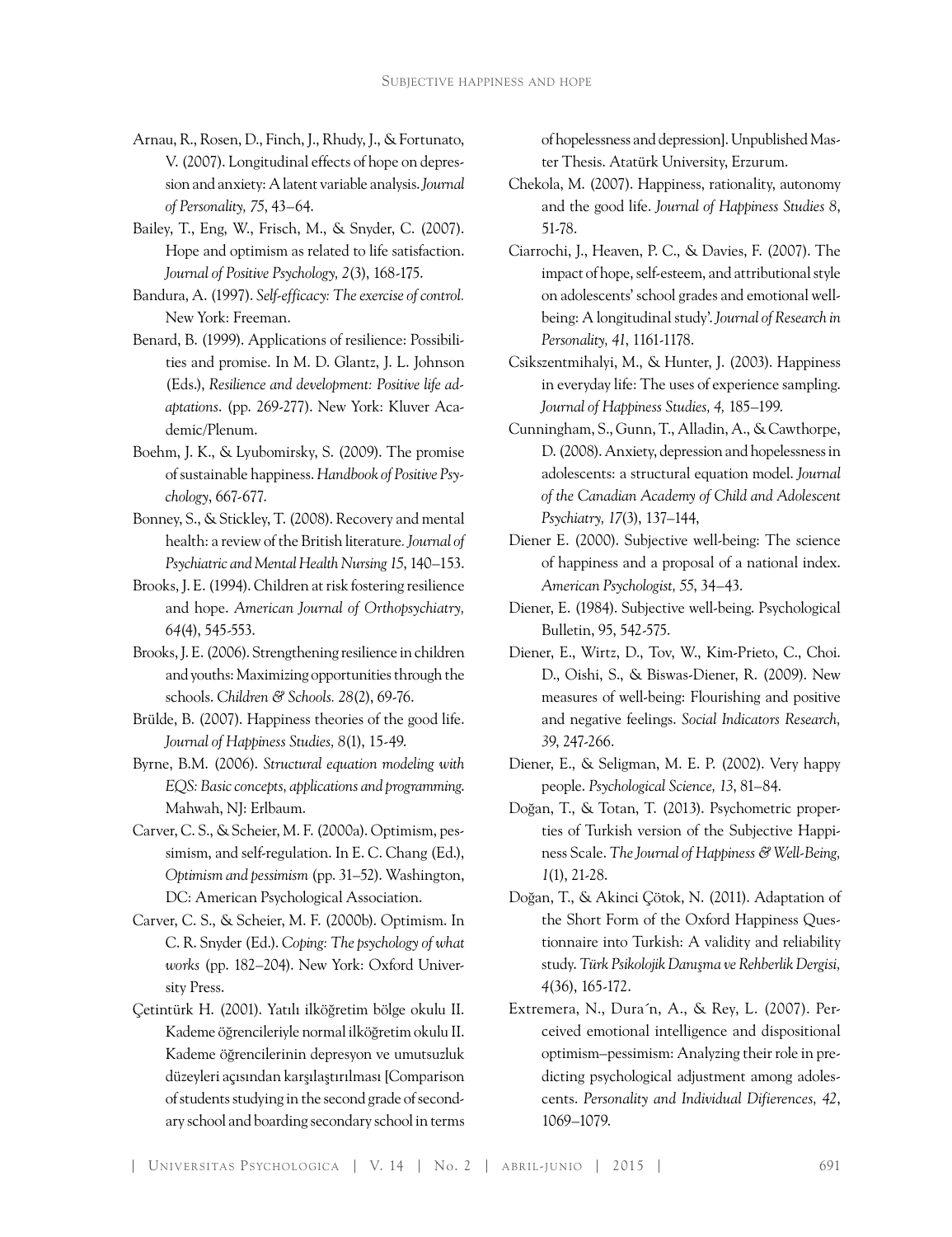- Farina, C. J., Hearth, A. K., & Popovich, J. M. (1995). Hope and hopelessness: Critical clinical constructs. Thousand Oaks, CA: Sage.
- Gizir, C. A. (2004). *Academic resilience: An investigation of protective factors contributing to the academic achievement of eight grade students in poverty.* Unpublished doctoral dissertation. Middle East Technical University, Ankara.
- Griffin, J. (2007). What do happiness studies study? *Journal of Happiness Studies, 8*, 139-148.
- Haybron, D. M. (2003). What do we want from a theory of happiness. *Metaphilosophy, 34*(3), 305-329.
- Hayes, A. M., Feldman, G. C., Beevers, C. G., Laurenceau, J.-P., Cardaciotto, L.A., & Lewis-Smith, J. (2007). Discontinuities and cognitive changes in an exposure-based cognitive therapy for depression. *Journal of Consulting and Clinical Psychology, 75*, 409–421.
- Hills, P., & Argyle, M. (2002). The Oxford Happiness Questionnaire: A compact scale for the measurement of psychological well-being. *Personality and Individual Differences, 33*, 1073–1082.
- Hills, P., & Argyle, M. (2001a). Happiness, introversionextraversion and happy introverts. *Personality and Individual Differences, 30*, 595–608.
- Hills, P. & Argyle, M. (2001b). Emotional stability as a major dimension of happiness. *Personality and Individual Differences 31*, 1357–1364.
- Hu, L. T., & Bentler, P. M. (1999). Cut off criteria for fit indexes in covariance structural analysis: Conventional criteria versus new alternatives. *Structural Equation Modeling, 6*, 155.
- Joseph, S. Linley, P. A., Harwood, J., Lewis, C. A., & Mc-Collam, P. (2005). Rapid assessment of well-being: The Short Depression-Happiness Scale (SDHS). *Psychology and Psychotherapy: Theory, Research and Practice, 77*, 463–478.
- Kashdan, T. B. (2004). The Assessment of subjective well-being. *Personality and Individual Differences 36*, 1225-1232.
- Landis, D., Gaylord-Harden, Noni K., Malinowski, S., Grant, K., Carleton, R., & Ford, R. (2007). Urban adolescent stress and hopelessness. *Journal of Adolescence, 30*, 1051–1070.
- Layous, K., Chancellor, J., Lyubomirsky, S., Wang, L., & Doraiswamy, P. M. (2011). Delivering happi-

ness: Translating positive psychology intervention research for treating major and minor depressive disorders. *The Journal of Alternative and Complementary Medicine, 17*(8), 675-683.

- Lee, J. Y., & Im, G. S. (2007). Self-enhancing bias in personality, subjective happiness, and perception of life events: A replication in a Korean aged sample. *Aging and Mental Health, 11*, 57-60.
- Linley, P. A., Nielsen, K. M., Gillett, R., & Biswas-Diener, R. (2010). Using signature strengths in pursuit of goals: Effects on goal progress, need satisfaction, and well- being, and implications for coaching psychologists. *International Coaching Psychology Review, 5*(1), 6–15.
- Lu, F. J., & Hsu, Y. (2013). Injured athletes' rehabilitation beliefs and subjective well-being: the contribution of hope and social support. *Journal of Athletic Training, 48*(1), 92-8. doi: http://dx.doi. org/10.4085/1062-6050-48.1.03.
- Lyubomirsky, S., Dickerhoof, R., Boehm, J. K., & Sheldon, K. M. (2011). Becoming happier takes both a will and a proper way: An experimental longitudinal intervention to boost well-being*. Emotion, 11*(2), 391-402.
- Lyubomirsky, S., Sheldon, K. M., & Schkade, D. (2005). Pursuing happiness: The architecture of sustainable change. *Review of General Psychology, 9*(2), 111-131.
- Lyubomirsky, S., & Lepper, H. A. (1999). A measure of subjective happiness: Preliminary reliability and construct validation. *Social Indicators Research, 46*, 137–155.
- Lyubomirsky, S., & Tucker, K. L. (1998). Implications of individual differences in subjective happiness for perceiving, interpreting, and thinking about life events. *Motivation and Emotion, 22*(2), 155-186.
- Lyubomirsky, S., & Ross, L. (1997). Hedonic consequences of social comparison: A contrast of happy and unhappy people. *Journal of Personality and Social Psychology, 73*, 1141 –1157.
- Magaletta, P. R., & Oliver, J. M. (1999). The hope construct, will, and ways: Their relations with selfefficacy, optimism, and general well-being. *Journal of Clinical Psychology, 55*(5), 539-551.
- Marujo, H., & Neto, L. M. (2008). Programa VIP: Hacia una Psicologı´a positiva aplicada (VIP Program: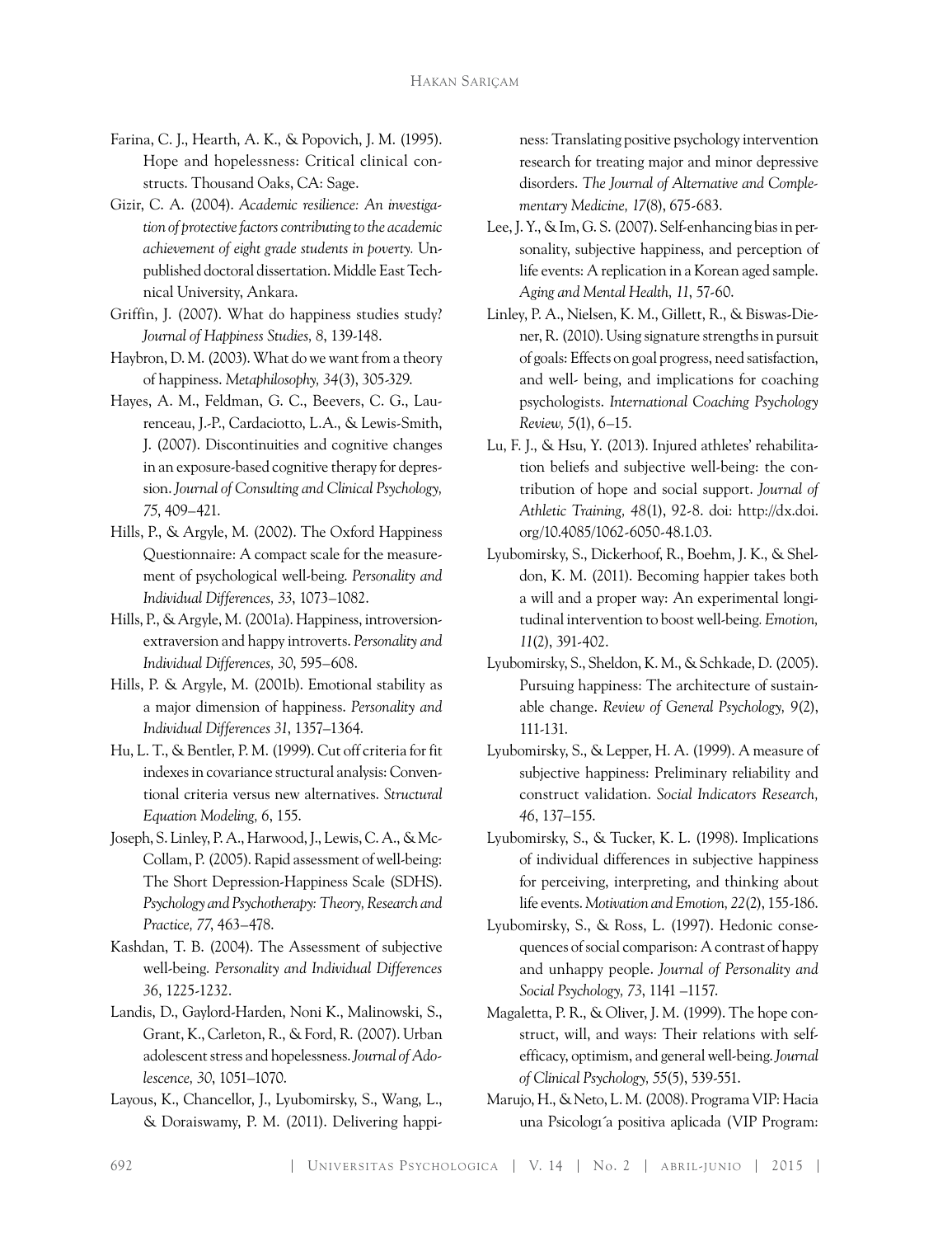towards an applied Positive Psychology). In C. Vázquez & G. Hervás (Eds.), *Psicología Positiva Aplicada (Applied Positive Psychology)* (pp. 311– 336). Bilbao, Spain: Declee de Brower.

- Masten, A. S. (2001). Ordinary Magic: Resilience process in development. *American Psychologist, 56*(3), 227-238.
- McGreal, R., & Joseph, S. (1993). The Depression- Happiness Scale. *Psychological Reports, 73*, 1279-1282.
- Michael, S. T., & Snyder, C. R. (2005). Getting unstuck: the roles of hope, finding meaning, and rumination in the adjustment to bereavement among college students. *Death Studies, 29*, 435–458.
- Myers, D. G., & Diener, E. (1995). Who is Happy?. *Psychological Science, 6*(1), 10-19.
- Ong, A. D., Edwards, L. M., & Bergeman, C. S. (2006). Hope as a source of resilience in later adulthood. *Personality and Individual Differences 41*, 1263– 1273.
- Onwuegbuzie, A. J. (1998). Role of hope in predicting anxiety about statistics. *Psychological Reports, 82*(3), 1315-1320.
- Pompili, M., Innamorati, M., Narciso, V., Kotzalidis, G. D., Dominici, G., Talamo, A., … Tatarelli R. (2010). Burnout, hopelessness and suicide risk in medical doctors. *La Clinica terapeutica, 161*(6), 511-4.
- Raque-Bogdan, R. (2010). *Self-compassion, hope, and well-being of women experiencing primary and secondary infertility: an application of the biopsychosocial model.* Unpublished Master Thesis. College Park: University of Maryland.
- Redlich, D., Hadas-Lidor, N., Weiss, P., & Amirav, I. (2010). Mediated Learning Experience (MLE) intervention increases hope of family members coping with a relative with severe mental illness. *Community Mental Health Journal, 46*, 409–415.
- Ryan, R. M., & Deci, E. L. (2001). On happiness and human potentials: A review of research on hedonic and eudaimonic well-being. *Annual Reviews Psychology, 52*, 141–166.
- Sagiv, L., Roccas, S., & Hazan, O. (2004). Value pathways to well-being: Healthy values, valued goal attainment, and environmental congruence. In P. A. L. S. Joseph (Ed.), *Positive Psychology in Practice* (pp. 68–85). Hoboken, NJ: Wiley.
- Sarıçam, H., & Akın, A. (2013). The Adaptation of Integrative Hope Scale to Turkish: The Study of Validity and Reliability. *Adıyaman University Journal Of Social Sciences, 6*(15), 1-21.
- Scheier, M. F., & Carver, C. S. (1993). On the power of positive thinking: the benefits of being optimistic*. Current Directions of Psychological Science, 2*(1), 26-30.
- Schrank, B., Woppmann, A., Sibitz, I., & Lauber, C. (2011). Development and Validation of an Integrative Scale to Assess Hope. *Health expectations, 14*(4), 417–428.
- Schrank, B., Stanghellini, G., & Slade, M., (2008). Hope in psychiatry: a review of the literature. *Acta Psychiatrica Scandinavica, 118*, 421–433.
- Seligman, M. E. P., & Csikszentmihalyi, M. (2005). Positive psychology: An introduction. *American Psychologist, 60*(5), 410-421. http://dx.doi. org/10.1037/0003-066X.60.5.410
- Seligman, M. E. P., & Csikszentmihalyi, M. (2000). Positive psychology: An introduction. *American Psychologist, 55*(1), 5-14. http://dx.doi. org/10.1037/0003-066X.55.1.5
- Sheldon, K. M., & Lyubomirsky, S. (2004). Achieving sustainable new happiness: Prospects, practices, and prescriptions. In A. Linley & S. Joseph (Eds.), *Positive psychology in practice* (pp. 127-145). Hoboken, NJ: John Wiley & Sons.
- Shinn, E. H., Taylor, C. L., Kilgore, K., Valentine, A., Bodurka, D. C., Kavanagh, J., … Basen-Engquist, K. (2009). Associations with worry about dying and hopelessness in ambulatory ovarian cancer patients. *Palliat Support Care, 7*(3), 299-306. http:// dx.doi.org/10.1017/S1478951509990228.
- Sirgy, M. J., Michalos, A. C., Ferriss, A., Easterlin, R.A., Patrick, D., & Pavot, W. (2006). The Quality-Of-Life (QOL) Research Movement: Past, Present and Future*. Social Indicators Research, 76*, 343-466.
- Slade, M. (2009). *Personal Recovery and Mental Illness. A Guide for Mental Health Professionals*. Cambridge: Cambridge University Press.
- Snyder, C. R. (1995). Conceptualising, measuring and nurturing hope. Journal of Counseling and Development, 73, 355-360.
- Snyder, C. R., & Lopez, S. J. (2007). *Positive psychology: The scientific and practical explorations of human*